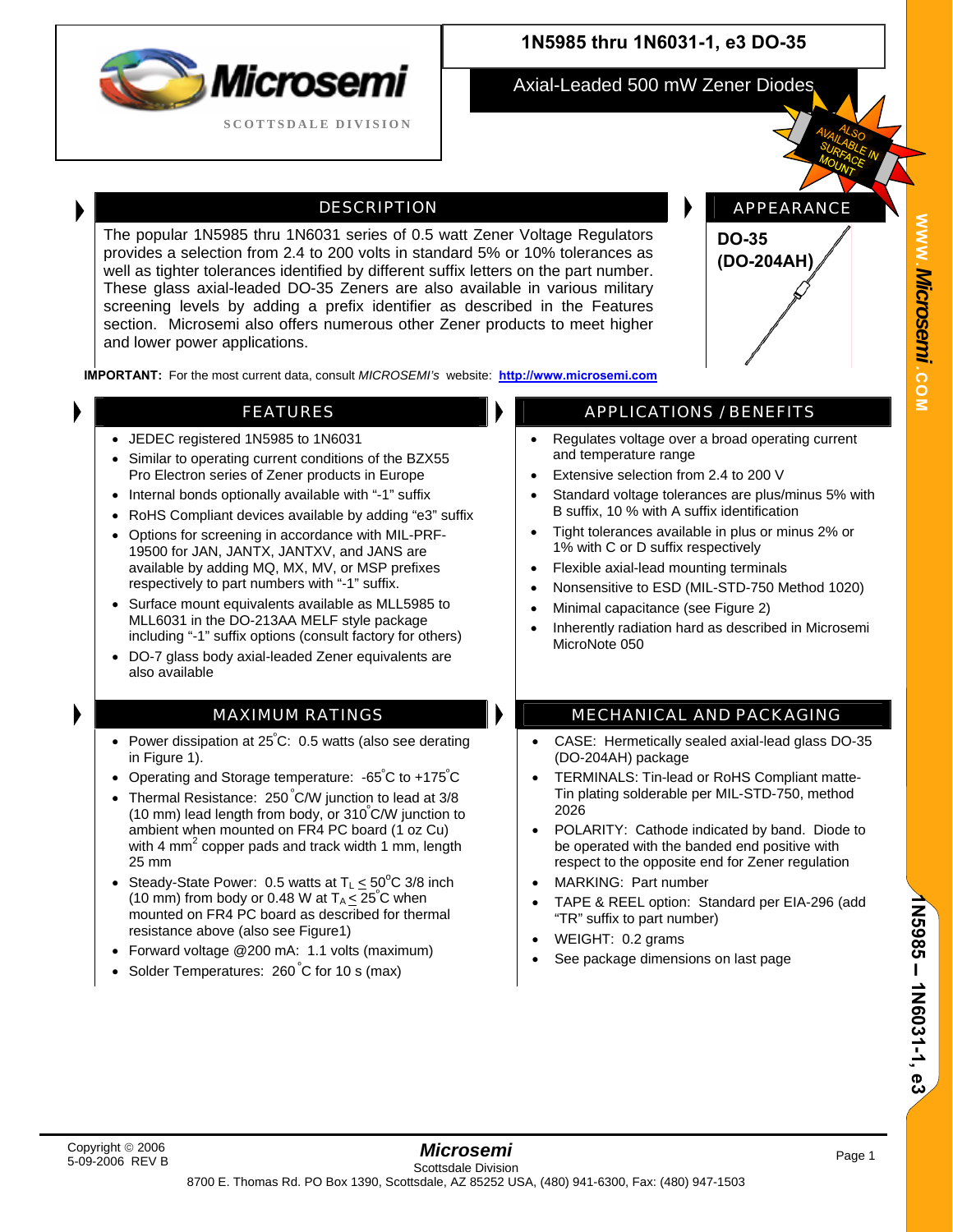

Axial-Leaded 500 mW Zener Diodes

| <b>Typical</b><br>(Note 1)<br>Max. Reverse Leakage Current<br>Temp.<br><b>Nominal</b><br>Coeff.<br>Max. DC<br>Zener<br>of Zener<br>Zener<br>Voltage<br>$V_{R}$<br><b>Test</b><br>$Z_{ZT}$ @ $I_{ZT}$<br>$Z_{ZK}$ @ $I_{ZK}$ = 0.25 ma<br>l <sub>R</sub><br>@<br><b>Current</b><br>Voltage<br><b>Current</b><br><b>JEDEC</b><br><b>OHMS</b><br><b>Volts</b><br><b>OHMS</b><br>$\mathsf{V}_{\mathsf{Z}}\left(\!\boldsymbol{\widehat{\omega}}\right.\mathsf{I}_{\mathsf{ZT}}$<br>μA<br><b>Izm</b><br><b>Volts</b><br>B, C, D<br>B, C, D<br><b>Type</b><br>I <sub>zτ</sub><br>B, C, D<br>A, Non-<br>B, C, D<br>A, Non-<br>A, Non-<br>ανz<br>A, Non-<br>$\%$ <sup>o</sup> C<br>Number<br>(Note 2)<br><b>Suffix</b><br><b>Suffix</b><br><b>Suffix</b><br><b>Suffix</b><br><b>Suffix</b><br><b>Suffix</b><br>(Note 3)<br>mA<br><b>Suffix</b><br><b>Suffix</b><br>$-0.09$<br>5.0<br>110<br>100<br>1N5985<br>2.4<br>100<br>1800<br>2000<br>100<br>1.0<br>0.5<br>208<br>$-0.075$<br>1N5986<br>2.7<br>5.0<br>100<br>110<br>1900<br>2200<br>75<br>100<br>1.0<br>0.5<br>185<br>2000<br>2300<br>50<br>$-0.07$<br>1N5987<br>3.0<br>5.0<br>95<br>100<br>100<br>1.0<br>0.5<br>167<br>100<br>152<br>$-0.06$<br>3.3<br>5.0<br>95<br>2200<br>2400<br>25<br>75<br>1.0<br>0.5<br>1N5988<br>15<br>50<br>1.0<br>1N5989<br>3.6<br>5.0<br>90<br>95<br>2300<br>2500<br>0.5<br>139<br>$-0.055$<br>$-0.045$<br>3.9<br>5.0<br>90<br>2400<br>2500<br>10<br>25<br>1.0<br>1.0<br>128<br>1N5990<br>95<br>5.0<br>$-0.01$<br>4.3<br>5.0<br>88<br>90<br>2500<br>2500<br>15<br>1.0<br>1.0<br>116<br>1N5991<br>1N5992<br>4.7<br>5.0<br>70<br>90<br>2200<br>2500<br>3.0<br>10<br>1.5<br>1.0<br>106<br>$+0.01$<br>50<br>2500<br>$\overline{2.0}$<br>$\overline{2.0}$<br>1.0<br>98<br>$+0.025$<br>5.1<br>5.0<br>88<br>2050<br>5.0<br>1N5993<br>5.0<br>25<br>89<br>$+0.035$<br>1N5994<br>5.6<br>70<br>1800<br>2200<br>2.0<br>3.0<br>3.0<br>1.5<br>1N5995<br>6.2<br>5.0<br>10<br>50<br>2050<br>1.0<br>2.0<br>4.0<br>2.0<br>81<br>$+0.04$<br>1300<br>$+0.044$<br>1N5996<br>6.8<br>5.0<br>8.0<br>25<br>750<br>1800<br>1.0<br>2.0<br>5.2<br>3.0<br>74<br>7.5<br>5.0<br>7.0<br>0.5<br>4.0<br>10<br>600<br>1300<br>1.0<br>6.0<br>67<br>$+0.051$<br>1N5997<br>1N5998<br>8.2<br>5.0<br>7.0<br>15<br>600<br>750<br>0.5<br>6.5<br>5.2<br>61<br>$+0.055$<br>1.0<br>5.0<br>18<br>600<br>600<br>0.1<br>6.0<br>55<br>$+0.061$<br>1N5999<br>9.1<br>10<br>0.5<br>7.0<br>15<br>22<br>600<br>600<br>6.5<br>$+0.065$<br>1N6000<br>10<br>5.0<br>0.1<br>0.5<br>8.0<br>50<br>11<br>18<br>25<br>45<br>5.0<br>600<br>600<br>0.1<br>0.1<br>8.4<br>7.0<br>$+0.068$<br>1N6001<br>12<br>22<br>32<br>42<br>$+0.073$<br>5.0<br>600<br>600<br>0.1<br>0.1<br>9.1<br>8.0<br>1N6002<br>25<br>$+0.075$<br>13<br>5.0<br>36<br>600<br>600<br>0.1<br>9.9<br>8.4<br>1N6003<br>0.1<br>38<br>15<br>32<br>42<br>33<br>$+0.079$<br>1N6004<br>5.0<br>600<br>600<br>0.1<br>0.1<br>11<br>9.1<br>5.0<br>36<br>48<br>12<br>9.9<br>31<br>16<br>600<br>600<br>0.1<br>0.1<br>$+.080$<br>1N6005<br>$+0.083$<br>18<br>5.0<br>42<br>600<br>600<br>0.1<br>1N6006<br>55<br>0.1<br>14<br>11<br>28<br>25<br>20<br>5.0<br>48<br>62<br>600<br>600<br>0.1<br>0.1<br>15<br>12<br>$+0.085$<br>1N6007<br>22<br>55<br>70<br>600<br>23<br>$+0.087$<br>1N6008<br>5.0<br>600<br>0.1<br>0.1<br>17<br>14<br>15<br>$\overline{24}$<br>5.0<br>62<br>78<br>600<br>18<br>$\overline{21}$<br>600<br>0.1<br>0.1<br>$+0.090$<br>1N6009<br>27<br>700<br>19<br>$+0.091$<br>1N6010<br>5.0<br>70<br>88<br>600<br>0.1<br>0.1<br>21<br>17<br>23<br>17<br>30<br>5.0<br>78<br>95<br>600<br>700<br>0.1<br>0.1<br>18<br>$+0.093$<br>1N6011<br>33<br>5.0<br>88<br>110<br>700<br>800<br>0.1<br>25<br>21<br>15<br>$+0.094$<br>1N6012<br>0.1<br>23<br>14<br>36<br>5.0<br>95<br>130<br>700<br>900<br>$\overline{27}$<br>$+0.094$<br>1N6013<br>0.1<br>0.1<br>39<br>130<br>800<br>1000<br>30<br>25<br>13<br>$+0.095$<br>1N6014<br>2.0<br>170<br>0.1<br>0.1<br>43<br>180<br>900<br>1100<br>0.1<br>0.1<br>33<br>27<br>12<br>$+0.095$<br>1N6015<br>2.0<br>150<br>47<br>36<br>30<br>2.0<br>170<br>200<br>1300<br>0.1<br>0.1<br>11<br>$+0.096$<br>1N6016<br>1000<br>51<br>2.0<br>180<br>225<br>1400<br>39<br>33<br>9.8<br>$+0.096$<br>1N6017<br>1300<br>0.1<br>0.1<br>1N6018<br>56<br>2.0<br>200<br>240<br>1400<br>1600<br>0.1<br>43<br>36<br>8.9<br>$+0.096$<br>0.1<br>62<br>39<br>8.0<br>2.0<br>225<br>265<br>1400<br>1700<br>0.1<br>0.1<br>47<br>$+0.097$<br>1N6019<br>240<br>52<br>68<br>2.0<br>280<br>2000<br>43<br>7.4<br>$+0.097$<br>1N6020<br>1600<br>0.1<br>0.1<br>$\overline{75}$<br>1N6021<br>2.0<br>265<br>300<br>1700<br>2300<br>0.1<br>0.1<br>56<br>47<br>6.7<br>$+0.098$<br>82<br>2.0<br>280<br>350<br>2000<br>2600<br>0.1<br>0.1<br>62<br>52<br>6.1<br>$+0.098$<br>1N6022<br>300<br>400<br>69<br>56<br>5.5<br>$+0.099$<br>1N6023<br>91<br>2.0<br>2300<br>3000<br>0.1<br>0.1<br>100<br>500<br>800<br>2600<br>4000<br>76<br>62<br>1N6024<br>1.0<br>0.1<br>0.1<br>5.0<br>$+0.110$<br>950<br>84<br>69<br>4.5<br>110<br>1.0<br>650<br>3000<br>4500<br>0.1<br>0.1<br>$+0.110$<br>1N6025<br>1N6026<br>120<br>1.0<br>800<br>1250<br>4000<br>5000<br>0.1<br>0.1<br>91<br>76<br>4.2<br>$+0.110$<br>1400<br>4500<br>5500<br>$+0.110$<br>1N6027<br>130<br>1.0<br>950<br>0.1<br>0.1<br>99<br>84<br>3.8<br>91<br>150<br>1.0<br>1700<br>6000<br>0.1<br>0.1<br>114<br>3.3<br>$+0.110$<br>1N6028<br>1250<br>5000<br>1.0<br>122<br>99<br>160<br>2000<br>0.1<br>3.1<br>$+0.110$<br>1N6029<br>1400<br>5500<br>7000<br>0.1<br>2350<br>1N6030<br>180<br>1.0<br>1700<br>6000<br>8000<br>0.1<br>0.1<br>137<br>114<br>2.8<br>$+0.110$ |        | *ELECTRICAL CHARACTERISTICS @ 30°C Lead Temperature. Lead Length 3/8". |     |                      |      |      |      |     |     |     |     |     |          |
|--------------------------------------------------------------------------------------------------------------------------------------------------------------------------------------------------------------------------------------------------------------------------------------------------------------------------------------------------------------------------------------------------------------------------------------------------------------------------------------------------------------------------------------------------------------------------------------------------------------------------------------------------------------------------------------------------------------------------------------------------------------------------------------------------------------------------------------------------------------------------------------------------------------------------------------------------------------------------------------------------------------------------------------------------------------------------------------------------------------------------------------------------------------------------------------------------------------------------------------------------------------------------------------------------------------------------------------------------------------------------------------------------------------------------------------------------------------------------------------------------------------------------------------------------------------------------------------------------------------------------------------------------------------------------------------------------------------------------------------------------------------------------------------------------------------------------------------------------------------------------------------------------------------------------------------------------------------------------------------------------------------------------------------------------------------------------------------------------------------------------------------------------------------------------------------------------------------------------------------------------------------------------------------------------------------------------------------------------------------------------------------------------------------------------------------------------------------------------------------------------------------------------------------------------------------------------------------------------------------------------------------------------------------------------------------------------------------------------------------------------------------------------------------------------------------------------------------------------------------------------------------------------------------------------------------------------------------------------------------------------------------------------------------------------------------------------------------------------------------------------------------------------------------------------------------------------------------------------------------------------------------------------------------------------------------------------------------------------------------------------------------------------------------------------------------------------------------------------------------------------------------------------------------------------------------------------------------------------------------------------------------------------------------------------------------------------------------------------------------------------------------------------------------------------------------------------------------------------------------------------------------------------------------------------------------------------------------------------------------------------------------------------------------------------------------------------------------------------------------------------------------------------------------------------------------------------------------------------------------------------------------------------------------------------------------------------------------------------------------------------------------------------------------------------------------------------------------------------------------------------------------------------------------------------------------------------------------------------------------------------------------------------------------------------------------------------------------------------------------------------------------------------------------------------------------------------------------------------------------------------------------------------------------------------------------------------------------------------------------------------------------------------------------------------------------------------------------------------------------------------------------------------------------------------------------------------------------------------------------------------------------------------------------------------------------------------------------------------------------------------------------------------------------------------------------------------------------------------------------------------------------------------------------------------------------------------------|--------|------------------------------------------------------------------------|-----|----------------------|------|------|------|-----|-----|-----|-----|-----|----------|
|                                                                                                                                                                                                                                                                                                                                                                                                                                                                                                                                                                                                                                                                                                                                                                                                                                                                                                                                                                                                                                                                                                                                                                                                                                                                                                                                                                                                                                                                                                                                                                                                                                                                                                                                                                                                                                                                                                                                                                                                                                                                                                                                                                                                                                                                                                                                                                                                                                                                                                                                                                                                                                                                                                                                                                                                                                                                                                                                                                                                                                                                                                                                                                                                                                                                                                                                                                                                                                                                                                                                                                                                                                                                                                                                                                                                                                                                                                                                                                                                                                                                                                                                                                                                                                                                                                                                                                                                                                                                                                                                                                                                                                                                                                                                                                                                                                                                                                                                                                                                                                                                                                                                                                                                                                                                                                                                                                                                                                                                                                                                                                                |        |                                                                        |     | Max. Zener Impedance |      |      |      |     |     |     |     |     |          |
|                                                                                                                                                                                                                                                                                                                                                                                                                                                                                                                                                                                                                                                                                                                                                                                                                                                                                                                                                                                                                                                                                                                                                                                                                                                                                                                                                                                                                                                                                                                                                                                                                                                                                                                                                                                                                                                                                                                                                                                                                                                                                                                                                                                                                                                                                                                                                                                                                                                                                                                                                                                                                                                                                                                                                                                                                                                                                                                                                                                                                                                                                                                                                                                                                                                                                                                                                                                                                                                                                                                                                                                                                                                                                                                                                                                                                                                                                                                                                                                                                                                                                                                                                                                                                                                                                                                                                                                                                                                                                                                                                                                                                                                                                                                                                                                                                                                                                                                                                                                                                                                                                                                                                                                                                                                                                                                                                                                                                                                                                                                                                                                |        |                                                                        |     |                      |      |      |      |     |     |     |     |     |          |
|                                                                                                                                                                                                                                                                                                                                                                                                                                                                                                                                                                                                                                                                                                                                                                                                                                                                                                                                                                                                                                                                                                                                                                                                                                                                                                                                                                                                                                                                                                                                                                                                                                                                                                                                                                                                                                                                                                                                                                                                                                                                                                                                                                                                                                                                                                                                                                                                                                                                                                                                                                                                                                                                                                                                                                                                                                                                                                                                                                                                                                                                                                                                                                                                                                                                                                                                                                                                                                                                                                                                                                                                                                                                                                                                                                                                                                                                                                                                                                                                                                                                                                                                                                                                                                                                                                                                                                                                                                                                                                                                                                                                                                                                                                                                                                                                                                                                                                                                                                                                                                                                                                                                                                                                                                                                                                                                                                                                                                                                                                                                                                                |        |                                                                        |     |                      |      |      |      |     |     |     |     |     |          |
|                                                                                                                                                                                                                                                                                                                                                                                                                                                                                                                                                                                                                                                                                                                                                                                                                                                                                                                                                                                                                                                                                                                                                                                                                                                                                                                                                                                                                                                                                                                                                                                                                                                                                                                                                                                                                                                                                                                                                                                                                                                                                                                                                                                                                                                                                                                                                                                                                                                                                                                                                                                                                                                                                                                                                                                                                                                                                                                                                                                                                                                                                                                                                                                                                                                                                                                                                                                                                                                                                                                                                                                                                                                                                                                                                                                                                                                                                                                                                                                                                                                                                                                                                                                                                                                                                                                                                                                                                                                                                                                                                                                                                                                                                                                                                                                                                                                                                                                                                                                                                                                                                                                                                                                                                                                                                                                                                                                                                                                                                                                                                                                |        |                                                                        |     |                      |      |      |      |     |     |     |     |     |          |
|                                                                                                                                                                                                                                                                                                                                                                                                                                                                                                                                                                                                                                                                                                                                                                                                                                                                                                                                                                                                                                                                                                                                                                                                                                                                                                                                                                                                                                                                                                                                                                                                                                                                                                                                                                                                                                                                                                                                                                                                                                                                                                                                                                                                                                                                                                                                                                                                                                                                                                                                                                                                                                                                                                                                                                                                                                                                                                                                                                                                                                                                                                                                                                                                                                                                                                                                                                                                                                                                                                                                                                                                                                                                                                                                                                                                                                                                                                                                                                                                                                                                                                                                                                                                                                                                                                                                                                                                                                                                                                                                                                                                                                                                                                                                                                                                                                                                                                                                                                                                                                                                                                                                                                                                                                                                                                                                                                                                                                                                                                                                                                                |        |                                                                        |     |                      |      |      |      |     |     |     |     |     |          |
|                                                                                                                                                                                                                                                                                                                                                                                                                                                                                                                                                                                                                                                                                                                                                                                                                                                                                                                                                                                                                                                                                                                                                                                                                                                                                                                                                                                                                                                                                                                                                                                                                                                                                                                                                                                                                                                                                                                                                                                                                                                                                                                                                                                                                                                                                                                                                                                                                                                                                                                                                                                                                                                                                                                                                                                                                                                                                                                                                                                                                                                                                                                                                                                                                                                                                                                                                                                                                                                                                                                                                                                                                                                                                                                                                                                                                                                                                                                                                                                                                                                                                                                                                                                                                                                                                                                                                                                                                                                                                                                                                                                                                                                                                                                                                                                                                                                                                                                                                                                                                                                                                                                                                                                                                                                                                                                                                                                                                                                                                                                                                                                |        |                                                                        |     |                      |      |      |      |     |     |     |     |     |          |
|                                                                                                                                                                                                                                                                                                                                                                                                                                                                                                                                                                                                                                                                                                                                                                                                                                                                                                                                                                                                                                                                                                                                                                                                                                                                                                                                                                                                                                                                                                                                                                                                                                                                                                                                                                                                                                                                                                                                                                                                                                                                                                                                                                                                                                                                                                                                                                                                                                                                                                                                                                                                                                                                                                                                                                                                                                                                                                                                                                                                                                                                                                                                                                                                                                                                                                                                                                                                                                                                                                                                                                                                                                                                                                                                                                                                                                                                                                                                                                                                                                                                                                                                                                                                                                                                                                                                                                                                                                                                                                                                                                                                                                                                                                                                                                                                                                                                                                                                                                                                                                                                                                                                                                                                                                                                                                                                                                                                                                                                                                                                                                                |        |                                                                        |     |                      |      |      |      |     |     |     |     |     |          |
|                                                                                                                                                                                                                                                                                                                                                                                                                                                                                                                                                                                                                                                                                                                                                                                                                                                                                                                                                                                                                                                                                                                                                                                                                                                                                                                                                                                                                                                                                                                                                                                                                                                                                                                                                                                                                                                                                                                                                                                                                                                                                                                                                                                                                                                                                                                                                                                                                                                                                                                                                                                                                                                                                                                                                                                                                                                                                                                                                                                                                                                                                                                                                                                                                                                                                                                                                                                                                                                                                                                                                                                                                                                                                                                                                                                                                                                                                                                                                                                                                                                                                                                                                                                                                                                                                                                                                                                                                                                                                                                                                                                                                                                                                                                                                                                                                                                                                                                                                                                                                                                                                                                                                                                                                                                                                                                                                                                                                                                                                                                                                                                |        |                                                                        |     |                      |      |      |      |     |     |     |     |     |          |
|                                                                                                                                                                                                                                                                                                                                                                                                                                                                                                                                                                                                                                                                                                                                                                                                                                                                                                                                                                                                                                                                                                                                                                                                                                                                                                                                                                                                                                                                                                                                                                                                                                                                                                                                                                                                                                                                                                                                                                                                                                                                                                                                                                                                                                                                                                                                                                                                                                                                                                                                                                                                                                                                                                                                                                                                                                                                                                                                                                                                                                                                                                                                                                                                                                                                                                                                                                                                                                                                                                                                                                                                                                                                                                                                                                                                                                                                                                                                                                                                                                                                                                                                                                                                                                                                                                                                                                                                                                                                                                                                                                                                                                                                                                                                                                                                                                                                                                                                                                                                                                                                                                                                                                                                                                                                                                                                                                                                                                                                                                                                                                                |        |                                                                        |     |                      |      |      |      |     |     |     |     |     |          |
|                                                                                                                                                                                                                                                                                                                                                                                                                                                                                                                                                                                                                                                                                                                                                                                                                                                                                                                                                                                                                                                                                                                                                                                                                                                                                                                                                                                                                                                                                                                                                                                                                                                                                                                                                                                                                                                                                                                                                                                                                                                                                                                                                                                                                                                                                                                                                                                                                                                                                                                                                                                                                                                                                                                                                                                                                                                                                                                                                                                                                                                                                                                                                                                                                                                                                                                                                                                                                                                                                                                                                                                                                                                                                                                                                                                                                                                                                                                                                                                                                                                                                                                                                                                                                                                                                                                                                                                                                                                                                                                                                                                                                                                                                                                                                                                                                                                                                                                                                                                                                                                                                                                                                                                                                                                                                                                                                                                                                                                                                                                                                                                |        |                                                                        |     |                      |      |      |      |     |     |     |     |     |          |
|                                                                                                                                                                                                                                                                                                                                                                                                                                                                                                                                                                                                                                                                                                                                                                                                                                                                                                                                                                                                                                                                                                                                                                                                                                                                                                                                                                                                                                                                                                                                                                                                                                                                                                                                                                                                                                                                                                                                                                                                                                                                                                                                                                                                                                                                                                                                                                                                                                                                                                                                                                                                                                                                                                                                                                                                                                                                                                                                                                                                                                                                                                                                                                                                                                                                                                                                                                                                                                                                                                                                                                                                                                                                                                                                                                                                                                                                                                                                                                                                                                                                                                                                                                                                                                                                                                                                                                                                                                                                                                                                                                                                                                                                                                                                                                                                                                                                                                                                                                                                                                                                                                                                                                                                                                                                                                                                                                                                                                                                                                                                                                                |        |                                                                        |     |                      |      |      |      |     |     |     |     |     |          |
|                                                                                                                                                                                                                                                                                                                                                                                                                                                                                                                                                                                                                                                                                                                                                                                                                                                                                                                                                                                                                                                                                                                                                                                                                                                                                                                                                                                                                                                                                                                                                                                                                                                                                                                                                                                                                                                                                                                                                                                                                                                                                                                                                                                                                                                                                                                                                                                                                                                                                                                                                                                                                                                                                                                                                                                                                                                                                                                                                                                                                                                                                                                                                                                                                                                                                                                                                                                                                                                                                                                                                                                                                                                                                                                                                                                                                                                                                                                                                                                                                                                                                                                                                                                                                                                                                                                                                                                                                                                                                                                                                                                                                                                                                                                                                                                                                                                                                                                                                                                                                                                                                                                                                                                                                                                                                                                                                                                                                                                                                                                                                                                |        |                                                                        |     |                      |      |      |      |     |     |     |     |     |          |
|                                                                                                                                                                                                                                                                                                                                                                                                                                                                                                                                                                                                                                                                                                                                                                                                                                                                                                                                                                                                                                                                                                                                                                                                                                                                                                                                                                                                                                                                                                                                                                                                                                                                                                                                                                                                                                                                                                                                                                                                                                                                                                                                                                                                                                                                                                                                                                                                                                                                                                                                                                                                                                                                                                                                                                                                                                                                                                                                                                                                                                                                                                                                                                                                                                                                                                                                                                                                                                                                                                                                                                                                                                                                                                                                                                                                                                                                                                                                                                                                                                                                                                                                                                                                                                                                                                                                                                                                                                                                                                                                                                                                                                                                                                                                                                                                                                                                                                                                                                                                                                                                                                                                                                                                                                                                                                                                                                                                                                                                                                                                                                                |        |                                                                        |     |                      |      |      |      |     |     |     |     |     |          |
|                                                                                                                                                                                                                                                                                                                                                                                                                                                                                                                                                                                                                                                                                                                                                                                                                                                                                                                                                                                                                                                                                                                                                                                                                                                                                                                                                                                                                                                                                                                                                                                                                                                                                                                                                                                                                                                                                                                                                                                                                                                                                                                                                                                                                                                                                                                                                                                                                                                                                                                                                                                                                                                                                                                                                                                                                                                                                                                                                                                                                                                                                                                                                                                                                                                                                                                                                                                                                                                                                                                                                                                                                                                                                                                                                                                                                                                                                                                                                                                                                                                                                                                                                                                                                                                                                                                                                                                                                                                                                                                                                                                                                                                                                                                                                                                                                                                                                                                                                                                                                                                                                                                                                                                                                                                                                                                                                                                                                                                                                                                                                                                |        |                                                                        |     |                      |      |      |      |     |     |     |     |     |          |
|                                                                                                                                                                                                                                                                                                                                                                                                                                                                                                                                                                                                                                                                                                                                                                                                                                                                                                                                                                                                                                                                                                                                                                                                                                                                                                                                                                                                                                                                                                                                                                                                                                                                                                                                                                                                                                                                                                                                                                                                                                                                                                                                                                                                                                                                                                                                                                                                                                                                                                                                                                                                                                                                                                                                                                                                                                                                                                                                                                                                                                                                                                                                                                                                                                                                                                                                                                                                                                                                                                                                                                                                                                                                                                                                                                                                                                                                                                                                                                                                                                                                                                                                                                                                                                                                                                                                                                                                                                                                                                                                                                                                                                                                                                                                                                                                                                                                                                                                                                                                                                                                                                                                                                                                                                                                                                                                                                                                                                                                                                                                                                                |        |                                                                        |     |                      |      |      |      |     |     |     |     |     |          |
|                                                                                                                                                                                                                                                                                                                                                                                                                                                                                                                                                                                                                                                                                                                                                                                                                                                                                                                                                                                                                                                                                                                                                                                                                                                                                                                                                                                                                                                                                                                                                                                                                                                                                                                                                                                                                                                                                                                                                                                                                                                                                                                                                                                                                                                                                                                                                                                                                                                                                                                                                                                                                                                                                                                                                                                                                                                                                                                                                                                                                                                                                                                                                                                                                                                                                                                                                                                                                                                                                                                                                                                                                                                                                                                                                                                                                                                                                                                                                                                                                                                                                                                                                                                                                                                                                                                                                                                                                                                                                                                                                                                                                                                                                                                                                                                                                                                                                                                                                                                                                                                                                                                                                                                                                                                                                                                                                                                                                                                                                                                                                                                |        |                                                                        |     |                      |      |      |      |     |     |     |     |     |          |
|                                                                                                                                                                                                                                                                                                                                                                                                                                                                                                                                                                                                                                                                                                                                                                                                                                                                                                                                                                                                                                                                                                                                                                                                                                                                                                                                                                                                                                                                                                                                                                                                                                                                                                                                                                                                                                                                                                                                                                                                                                                                                                                                                                                                                                                                                                                                                                                                                                                                                                                                                                                                                                                                                                                                                                                                                                                                                                                                                                                                                                                                                                                                                                                                                                                                                                                                                                                                                                                                                                                                                                                                                                                                                                                                                                                                                                                                                                                                                                                                                                                                                                                                                                                                                                                                                                                                                                                                                                                                                                                                                                                                                                                                                                                                                                                                                                                                                                                                                                                                                                                                                                                                                                                                                                                                                                                                                                                                                                                                                                                                                                                |        |                                                                        |     |                      |      |      |      |     |     |     |     |     |          |
|                                                                                                                                                                                                                                                                                                                                                                                                                                                                                                                                                                                                                                                                                                                                                                                                                                                                                                                                                                                                                                                                                                                                                                                                                                                                                                                                                                                                                                                                                                                                                                                                                                                                                                                                                                                                                                                                                                                                                                                                                                                                                                                                                                                                                                                                                                                                                                                                                                                                                                                                                                                                                                                                                                                                                                                                                                                                                                                                                                                                                                                                                                                                                                                                                                                                                                                                                                                                                                                                                                                                                                                                                                                                                                                                                                                                                                                                                                                                                                                                                                                                                                                                                                                                                                                                                                                                                                                                                                                                                                                                                                                                                                                                                                                                                                                                                                                                                                                                                                                                                                                                                                                                                                                                                                                                                                                                                                                                                                                                                                                                                                                |        |                                                                        |     |                      |      |      |      |     |     |     |     |     |          |
|                                                                                                                                                                                                                                                                                                                                                                                                                                                                                                                                                                                                                                                                                                                                                                                                                                                                                                                                                                                                                                                                                                                                                                                                                                                                                                                                                                                                                                                                                                                                                                                                                                                                                                                                                                                                                                                                                                                                                                                                                                                                                                                                                                                                                                                                                                                                                                                                                                                                                                                                                                                                                                                                                                                                                                                                                                                                                                                                                                                                                                                                                                                                                                                                                                                                                                                                                                                                                                                                                                                                                                                                                                                                                                                                                                                                                                                                                                                                                                                                                                                                                                                                                                                                                                                                                                                                                                                                                                                                                                                                                                                                                                                                                                                                                                                                                                                                                                                                                                                                                                                                                                                                                                                                                                                                                                                                                                                                                                                                                                                                                                                |        |                                                                        |     |                      |      |      |      |     |     |     |     |     |          |
|                                                                                                                                                                                                                                                                                                                                                                                                                                                                                                                                                                                                                                                                                                                                                                                                                                                                                                                                                                                                                                                                                                                                                                                                                                                                                                                                                                                                                                                                                                                                                                                                                                                                                                                                                                                                                                                                                                                                                                                                                                                                                                                                                                                                                                                                                                                                                                                                                                                                                                                                                                                                                                                                                                                                                                                                                                                                                                                                                                                                                                                                                                                                                                                                                                                                                                                                                                                                                                                                                                                                                                                                                                                                                                                                                                                                                                                                                                                                                                                                                                                                                                                                                                                                                                                                                                                                                                                                                                                                                                                                                                                                                                                                                                                                                                                                                                                                                                                                                                                                                                                                                                                                                                                                                                                                                                                                                                                                                                                                                                                                                                                |        |                                                                        |     |                      |      |      |      |     |     |     |     |     |          |
|                                                                                                                                                                                                                                                                                                                                                                                                                                                                                                                                                                                                                                                                                                                                                                                                                                                                                                                                                                                                                                                                                                                                                                                                                                                                                                                                                                                                                                                                                                                                                                                                                                                                                                                                                                                                                                                                                                                                                                                                                                                                                                                                                                                                                                                                                                                                                                                                                                                                                                                                                                                                                                                                                                                                                                                                                                                                                                                                                                                                                                                                                                                                                                                                                                                                                                                                                                                                                                                                                                                                                                                                                                                                                                                                                                                                                                                                                                                                                                                                                                                                                                                                                                                                                                                                                                                                                                                                                                                                                                                                                                                                                                                                                                                                                                                                                                                                                                                                                                                                                                                                                                                                                                                                                                                                                                                                                                                                                                                                                                                                                                                |        |                                                                        |     |                      |      |      |      |     |     |     |     |     |          |
|                                                                                                                                                                                                                                                                                                                                                                                                                                                                                                                                                                                                                                                                                                                                                                                                                                                                                                                                                                                                                                                                                                                                                                                                                                                                                                                                                                                                                                                                                                                                                                                                                                                                                                                                                                                                                                                                                                                                                                                                                                                                                                                                                                                                                                                                                                                                                                                                                                                                                                                                                                                                                                                                                                                                                                                                                                                                                                                                                                                                                                                                                                                                                                                                                                                                                                                                                                                                                                                                                                                                                                                                                                                                                                                                                                                                                                                                                                                                                                                                                                                                                                                                                                                                                                                                                                                                                                                                                                                                                                                                                                                                                                                                                                                                                                                                                                                                                                                                                                                                                                                                                                                                                                                                                                                                                                                                                                                                                                                                                                                                                                                |        |                                                                        |     |                      |      |      |      |     |     |     |     |     |          |
|                                                                                                                                                                                                                                                                                                                                                                                                                                                                                                                                                                                                                                                                                                                                                                                                                                                                                                                                                                                                                                                                                                                                                                                                                                                                                                                                                                                                                                                                                                                                                                                                                                                                                                                                                                                                                                                                                                                                                                                                                                                                                                                                                                                                                                                                                                                                                                                                                                                                                                                                                                                                                                                                                                                                                                                                                                                                                                                                                                                                                                                                                                                                                                                                                                                                                                                                                                                                                                                                                                                                                                                                                                                                                                                                                                                                                                                                                                                                                                                                                                                                                                                                                                                                                                                                                                                                                                                                                                                                                                                                                                                                                                                                                                                                                                                                                                                                                                                                                                                                                                                                                                                                                                                                                                                                                                                                                                                                                                                                                                                                                                                |        |                                                                        |     |                      |      |      |      |     |     |     |     |     |          |
|                                                                                                                                                                                                                                                                                                                                                                                                                                                                                                                                                                                                                                                                                                                                                                                                                                                                                                                                                                                                                                                                                                                                                                                                                                                                                                                                                                                                                                                                                                                                                                                                                                                                                                                                                                                                                                                                                                                                                                                                                                                                                                                                                                                                                                                                                                                                                                                                                                                                                                                                                                                                                                                                                                                                                                                                                                                                                                                                                                                                                                                                                                                                                                                                                                                                                                                                                                                                                                                                                                                                                                                                                                                                                                                                                                                                                                                                                                                                                                                                                                                                                                                                                                                                                                                                                                                                                                                                                                                                                                                                                                                                                                                                                                                                                                                                                                                                                                                                                                                                                                                                                                                                                                                                                                                                                                                                                                                                                                                                                                                                                                                |        |                                                                        |     |                      |      |      |      |     |     |     |     |     |          |
|                                                                                                                                                                                                                                                                                                                                                                                                                                                                                                                                                                                                                                                                                                                                                                                                                                                                                                                                                                                                                                                                                                                                                                                                                                                                                                                                                                                                                                                                                                                                                                                                                                                                                                                                                                                                                                                                                                                                                                                                                                                                                                                                                                                                                                                                                                                                                                                                                                                                                                                                                                                                                                                                                                                                                                                                                                                                                                                                                                                                                                                                                                                                                                                                                                                                                                                                                                                                                                                                                                                                                                                                                                                                                                                                                                                                                                                                                                                                                                                                                                                                                                                                                                                                                                                                                                                                                                                                                                                                                                                                                                                                                                                                                                                                                                                                                                                                                                                                                                                                                                                                                                                                                                                                                                                                                                                                                                                                                                                                                                                                                                                |        |                                                                        |     |                      |      |      |      |     |     |     |     |     |          |
|                                                                                                                                                                                                                                                                                                                                                                                                                                                                                                                                                                                                                                                                                                                                                                                                                                                                                                                                                                                                                                                                                                                                                                                                                                                                                                                                                                                                                                                                                                                                                                                                                                                                                                                                                                                                                                                                                                                                                                                                                                                                                                                                                                                                                                                                                                                                                                                                                                                                                                                                                                                                                                                                                                                                                                                                                                                                                                                                                                                                                                                                                                                                                                                                                                                                                                                                                                                                                                                                                                                                                                                                                                                                                                                                                                                                                                                                                                                                                                                                                                                                                                                                                                                                                                                                                                                                                                                                                                                                                                                                                                                                                                                                                                                                                                                                                                                                                                                                                                                                                                                                                                                                                                                                                                                                                                                                                                                                                                                                                                                                                                                |        |                                                                        |     |                      |      |      |      |     |     |     |     |     |          |
|                                                                                                                                                                                                                                                                                                                                                                                                                                                                                                                                                                                                                                                                                                                                                                                                                                                                                                                                                                                                                                                                                                                                                                                                                                                                                                                                                                                                                                                                                                                                                                                                                                                                                                                                                                                                                                                                                                                                                                                                                                                                                                                                                                                                                                                                                                                                                                                                                                                                                                                                                                                                                                                                                                                                                                                                                                                                                                                                                                                                                                                                                                                                                                                                                                                                                                                                                                                                                                                                                                                                                                                                                                                                                                                                                                                                                                                                                                                                                                                                                                                                                                                                                                                                                                                                                                                                                                                                                                                                                                                                                                                                                                                                                                                                                                                                                                                                                                                                                                                                                                                                                                                                                                                                                                                                                                                                                                                                                                                                                                                                                                                |        |                                                                        |     |                      |      |      |      |     |     |     |     |     |          |
|                                                                                                                                                                                                                                                                                                                                                                                                                                                                                                                                                                                                                                                                                                                                                                                                                                                                                                                                                                                                                                                                                                                                                                                                                                                                                                                                                                                                                                                                                                                                                                                                                                                                                                                                                                                                                                                                                                                                                                                                                                                                                                                                                                                                                                                                                                                                                                                                                                                                                                                                                                                                                                                                                                                                                                                                                                                                                                                                                                                                                                                                                                                                                                                                                                                                                                                                                                                                                                                                                                                                                                                                                                                                                                                                                                                                                                                                                                                                                                                                                                                                                                                                                                                                                                                                                                                                                                                                                                                                                                                                                                                                                                                                                                                                                                                                                                                                                                                                                                                                                                                                                                                                                                                                                                                                                                                                                                                                                                                                                                                                                                                |        |                                                                        |     |                      |      |      |      |     |     |     |     |     |          |
|                                                                                                                                                                                                                                                                                                                                                                                                                                                                                                                                                                                                                                                                                                                                                                                                                                                                                                                                                                                                                                                                                                                                                                                                                                                                                                                                                                                                                                                                                                                                                                                                                                                                                                                                                                                                                                                                                                                                                                                                                                                                                                                                                                                                                                                                                                                                                                                                                                                                                                                                                                                                                                                                                                                                                                                                                                                                                                                                                                                                                                                                                                                                                                                                                                                                                                                                                                                                                                                                                                                                                                                                                                                                                                                                                                                                                                                                                                                                                                                                                                                                                                                                                                                                                                                                                                                                                                                                                                                                                                                                                                                                                                                                                                                                                                                                                                                                                                                                                                                                                                                                                                                                                                                                                                                                                                                                                                                                                                                                                                                                                                                |        |                                                                        |     |                      |      |      |      |     |     |     |     |     |          |
|                                                                                                                                                                                                                                                                                                                                                                                                                                                                                                                                                                                                                                                                                                                                                                                                                                                                                                                                                                                                                                                                                                                                                                                                                                                                                                                                                                                                                                                                                                                                                                                                                                                                                                                                                                                                                                                                                                                                                                                                                                                                                                                                                                                                                                                                                                                                                                                                                                                                                                                                                                                                                                                                                                                                                                                                                                                                                                                                                                                                                                                                                                                                                                                                                                                                                                                                                                                                                                                                                                                                                                                                                                                                                                                                                                                                                                                                                                                                                                                                                                                                                                                                                                                                                                                                                                                                                                                                                                                                                                                                                                                                                                                                                                                                                                                                                                                                                                                                                                                                                                                                                                                                                                                                                                                                                                                                                                                                                                                                                                                                                                                |        |                                                                        |     |                      |      |      |      |     |     |     |     |     |          |
|                                                                                                                                                                                                                                                                                                                                                                                                                                                                                                                                                                                                                                                                                                                                                                                                                                                                                                                                                                                                                                                                                                                                                                                                                                                                                                                                                                                                                                                                                                                                                                                                                                                                                                                                                                                                                                                                                                                                                                                                                                                                                                                                                                                                                                                                                                                                                                                                                                                                                                                                                                                                                                                                                                                                                                                                                                                                                                                                                                                                                                                                                                                                                                                                                                                                                                                                                                                                                                                                                                                                                                                                                                                                                                                                                                                                                                                                                                                                                                                                                                                                                                                                                                                                                                                                                                                                                                                                                                                                                                                                                                                                                                                                                                                                                                                                                                                                                                                                                                                                                                                                                                                                                                                                                                                                                                                                                                                                                                                                                                                                                                                |        |                                                                        |     |                      |      |      |      |     |     |     |     |     |          |
|                                                                                                                                                                                                                                                                                                                                                                                                                                                                                                                                                                                                                                                                                                                                                                                                                                                                                                                                                                                                                                                                                                                                                                                                                                                                                                                                                                                                                                                                                                                                                                                                                                                                                                                                                                                                                                                                                                                                                                                                                                                                                                                                                                                                                                                                                                                                                                                                                                                                                                                                                                                                                                                                                                                                                                                                                                                                                                                                                                                                                                                                                                                                                                                                                                                                                                                                                                                                                                                                                                                                                                                                                                                                                                                                                                                                                                                                                                                                                                                                                                                                                                                                                                                                                                                                                                                                                                                                                                                                                                                                                                                                                                                                                                                                                                                                                                                                                                                                                                                                                                                                                                                                                                                                                                                                                                                                                                                                                                                                                                                                                                                |        |                                                                        |     |                      |      |      |      |     |     |     |     |     |          |
|                                                                                                                                                                                                                                                                                                                                                                                                                                                                                                                                                                                                                                                                                                                                                                                                                                                                                                                                                                                                                                                                                                                                                                                                                                                                                                                                                                                                                                                                                                                                                                                                                                                                                                                                                                                                                                                                                                                                                                                                                                                                                                                                                                                                                                                                                                                                                                                                                                                                                                                                                                                                                                                                                                                                                                                                                                                                                                                                                                                                                                                                                                                                                                                                                                                                                                                                                                                                                                                                                                                                                                                                                                                                                                                                                                                                                                                                                                                                                                                                                                                                                                                                                                                                                                                                                                                                                                                                                                                                                                                                                                                                                                                                                                                                                                                                                                                                                                                                                                                                                                                                                                                                                                                                                                                                                                                                                                                                                                                                                                                                                                                |        |                                                                        |     |                      |      |      |      |     |     |     |     |     |          |
|                                                                                                                                                                                                                                                                                                                                                                                                                                                                                                                                                                                                                                                                                                                                                                                                                                                                                                                                                                                                                                                                                                                                                                                                                                                                                                                                                                                                                                                                                                                                                                                                                                                                                                                                                                                                                                                                                                                                                                                                                                                                                                                                                                                                                                                                                                                                                                                                                                                                                                                                                                                                                                                                                                                                                                                                                                                                                                                                                                                                                                                                                                                                                                                                                                                                                                                                                                                                                                                                                                                                                                                                                                                                                                                                                                                                                                                                                                                                                                                                                                                                                                                                                                                                                                                                                                                                                                                                                                                                                                                                                                                                                                                                                                                                                                                                                                                                                                                                                                                                                                                                                                                                                                                                                                                                                                                                                                                                                                                                                                                                                                                |        |                                                                        |     |                      |      |      |      |     |     |     |     |     |          |
|                                                                                                                                                                                                                                                                                                                                                                                                                                                                                                                                                                                                                                                                                                                                                                                                                                                                                                                                                                                                                                                                                                                                                                                                                                                                                                                                                                                                                                                                                                                                                                                                                                                                                                                                                                                                                                                                                                                                                                                                                                                                                                                                                                                                                                                                                                                                                                                                                                                                                                                                                                                                                                                                                                                                                                                                                                                                                                                                                                                                                                                                                                                                                                                                                                                                                                                                                                                                                                                                                                                                                                                                                                                                                                                                                                                                                                                                                                                                                                                                                                                                                                                                                                                                                                                                                                                                                                                                                                                                                                                                                                                                                                                                                                                                                                                                                                                                                                                                                                                                                                                                                                                                                                                                                                                                                                                                                                                                                                                                                                                                                                                |        |                                                                        |     |                      |      |      |      |     |     |     |     |     |          |
|                                                                                                                                                                                                                                                                                                                                                                                                                                                                                                                                                                                                                                                                                                                                                                                                                                                                                                                                                                                                                                                                                                                                                                                                                                                                                                                                                                                                                                                                                                                                                                                                                                                                                                                                                                                                                                                                                                                                                                                                                                                                                                                                                                                                                                                                                                                                                                                                                                                                                                                                                                                                                                                                                                                                                                                                                                                                                                                                                                                                                                                                                                                                                                                                                                                                                                                                                                                                                                                                                                                                                                                                                                                                                                                                                                                                                                                                                                                                                                                                                                                                                                                                                                                                                                                                                                                                                                                                                                                                                                                                                                                                                                                                                                                                                                                                                                                                                                                                                                                                                                                                                                                                                                                                                                                                                                                                                                                                                                                                                                                                                                                |        |                                                                        |     |                      |      |      |      |     |     |     |     |     |          |
|                                                                                                                                                                                                                                                                                                                                                                                                                                                                                                                                                                                                                                                                                                                                                                                                                                                                                                                                                                                                                                                                                                                                                                                                                                                                                                                                                                                                                                                                                                                                                                                                                                                                                                                                                                                                                                                                                                                                                                                                                                                                                                                                                                                                                                                                                                                                                                                                                                                                                                                                                                                                                                                                                                                                                                                                                                                                                                                                                                                                                                                                                                                                                                                                                                                                                                                                                                                                                                                                                                                                                                                                                                                                                                                                                                                                                                                                                                                                                                                                                                                                                                                                                                                                                                                                                                                                                                                                                                                                                                                                                                                                                                                                                                                                                                                                                                                                                                                                                                                                                                                                                                                                                                                                                                                                                                                                                                                                                                                                                                                                                                                |        |                                                                        |     |                      |      |      |      |     |     |     |     |     |          |
|                                                                                                                                                                                                                                                                                                                                                                                                                                                                                                                                                                                                                                                                                                                                                                                                                                                                                                                                                                                                                                                                                                                                                                                                                                                                                                                                                                                                                                                                                                                                                                                                                                                                                                                                                                                                                                                                                                                                                                                                                                                                                                                                                                                                                                                                                                                                                                                                                                                                                                                                                                                                                                                                                                                                                                                                                                                                                                                                                                                                                                                                                                                                                                                                                                                                                                                                                                                                                                                                                                                                                                                                                                                                                                                                                                                                                                                                                                                                                                                                                                                                                                                                                                                                                                                                                                                                                                                                                                                                                                                                                                                                                                                                                                                                                                                                                                                                                                                                                                                                                                                                                                                                                                                                                                                                                                                                                                                                                                                                                                                                                                                |        |                                                                        |     |                      |      |      |      |     |     |     |     |     |          |
|                                                                                                                                                                                                                                                                                                                                                                                                                                                                                                                                                                                                                                                                                                                                                                                                                                                                                                                                                                                                                                                                                                                                                                                                                                                                                                                                                                                                                                                                                                                                                                                                                                                                                                                                                                                                                                                                                                                                                                                                                                                                                                                                                                                                                                                                                                                                                                                                                                                                                                                                                                                                                                                                                                                                                                                                                                                                                                                                                                                                                                                                                                                                                                                                                                                                                                                                                                                                                                                                                                                                                                                                                                                                                                                                                                                                                                                                                                                                                                                                                                                                                                                                                                                                                                                                                                                                                                                                                                                                                                                                                                                                                                                                                                                                                                                                                                                                                                                                                                                                                                                                                                                                                                                                                                                                                                                                                                                                                                                                                                                                                                                |        |                                                                        |     |                      |      |      |      |     |     |     |     |     |          |
|                                                                                                                                                                                                                                                                                                                                                                                                                                                                                                                                                                                                                                                                                                                                                                                                                                                                                                                                                                                                                                                                                                                                                                                                                                                                                                                                                                                                                                                                                                                                                                                                                                                                                                                                                                                                                                                                                                                                                                                                                                                                                                                                                                                                                                                                                                                                                                                                                                                                                                                                                                                                                                                                                                                                                                                                                                                                                                                                                                                                                                                                                                                                                                                                                                                                                                                                                                                                                                                                                                                                                                                                                                                                                                                                                                                                                                                                                                                                                                                                                                                                                                                                                                                                                                                                                                                                                                                                                                                                                                                                                                                                                                                                                                                                                                                                                                                                                                                                                                                                                                                                                                                                                                                                                                                                                                                                                                                                                                                                                                                                                                                |        |                                                                        |     |                      |      |      |      |     |     |     |     |     |          |
|                                                                                                                                                                                                                                                                                                                                                                                                                                                                                                                                                                                                                                                                                                                                                                                                                                                                                                                                                                                                                                                                                                                                                                                                                                                                                                                                                                                                                                                                                                                                                                                                                                                                                                                                                                                                                                                                                                                                                                                                                                                                                                                                                                                                                                                                                                                                                                                                                                                                                                                                                                                                                                                                                                                                                                                                                                                                                                                                                                                                                                                                                                                                                                                                                                                                                                                                                                                                                                                                                                                                                                                                                                                                                                                                                                                                                                                                                                                                                                                                                                                                                                                                                                                                                                                                                                                                                                                                                                                                                                                                                                                                                                                                                                                                                                                                                                                                                                                                                                                                                                                                                                                                                                                                                                                                                                                                                                                                                                                                                                                                                                                |        |                                                                        |     |                      |      |      |      |     |     |     |     |     |          |
|                                                                                                                                                                                                                                                                                                                                                                                                                                                                                                                                                                                                                                                                                                                                                                                                                                                                                                                                                                                                                                                                                                                                                                                                                                                                                                                                                                                                                                                                                                                                                                                                                                                                                                                                                                                                                                                                                                                                                                                                                                                                                                                                                                                                                                                                                                                                                                                                                                                                                                                                                                                                                                                                                                                                                                                                                                                                                                                                                                                                                                                                                                                                                                                                                                                                                                                                                                                                                                                                                                                                                                                                                                                                                                                                                                                                                                                                                                                                                                                                                                                                                                                                                                                                                                                                                                                                                                                                                                                                                                                                                                                                                                                                                                                                                                                                                                                                                                                                                                                                                                                                                                                                                                                                                                                                                                                                                                                                                                                                                                                                                                                |        |                                                                        |     |                      |      |      |      |     |     |     |     |     |          |
|                                                                                                                                                                                                                                                                                                                                                                                                                                                                                                                                                                                                                                                                                                                                                                                                                                                                                                                                                                                                                                                                                                                                                                                                                                                                                                                                                                                                                                                                                                                                                                                                                                                                                                                                                                                                                                                                                                                                                                                                                                                                                                                                                                                                                                                                                                                                                                                                                                                                                                                                                                                                                                                                                                                                                                                                                                                                                                                                                                                                                                                                                                                                                                                                                                                                                                                                                                                                                                                                                                                                                                                                                                                                                                                                                                                                                                                                                                                                                                                                                                                                                                                                                                                                                                                                                                                                                                                                                                                                                                                                                                                                                                                                                                                                                                                                                                                                                                                                                                                                                                                                                                                                                                                                                                                                                                                                                                                                                                                                                                                                                                                |        |                                                                        |     |                      |      |      |      |     |     |     |     |     |          |
|                                                                                                                                                                                                                                                                                                                                                                                                                                                                                                                                                                                                                                                                                                                                                                                                                                                                                                                                                                                                                                                                                                                                                                                                                                                                                                                                                                                                                                                                                                                                                                                                                                                                                                                                                                                                                                                                                                                                                                                                                                                                                                                                                                                                                                                                                                                                                                                                                                                                                                                                                                                                                                                                                                                                                                                                                                                                                                                                                                                                                                                                                                                                                                                                                                                                                                                                                                                                                                                                                                                                                                                                                                                                                                                                                                                                                                                                                                                                                                                                                                                                                                                                                                                                                                                                                                                                                                                                                                                                                                                                                                                                                                                                                                                                                                                                                                                                                                                                                                                                                                                                                                                                                                                                                                                                                                                                                                                                                                                                                                                                                                                |        |                                                                        |     |                      |      |      |      |     |     |     |     |     |          |
|                                                                                                                                                                                                                                                                                                                                                                                                                                                                                                                                                                                                                                                                                                                                                                                                                                                                                                                                                                                                                                                                                                                                                                                                                                                                                                                                                                                                                                                                                                                                                                                                                                                                                                                                                                                                                                                                                                                                                                                                                                                                                                                                                                                                                                                                                                                                                                                                                                                                                                                                                                                                                                                                                                                                                                                                                                                                                                                                                                                                                                                                                                                                                                                                                                                                                                                                                                                                                                                                                                                                                                                                                                                                                                                                                                                                                                                                                                                                                                                                                                                                                                                                                                                                                                                                                                                                                                                                                                                                                                                                                                                                                                                                                                                                                                                                                                                                                                                                                                                                                                                                                                                                                                                                                                                                                                                                                                                                                                                                                                                                                                                |        |                                                                        |     |                      |      |      |      |     |     |     |     |     |          |
|                                                                                                                                                                                                                                                                                                                                                                                                                                                                                                                                                                                                                                                                                                                                                                                                                                                                                                                                                                                                                                                                                                                                                                                                                                                                                                                                                                                                                                                                                                                                                                                                                                                                                                                                                                                                                                                                                                                                                                                                                                                                                                                                                                                                                                                                                                                                                                                                                                                                                                                                                                                                                                                                                                                                                                                                                                                                                                                                                                                                                                                                                                                                                                                                                                                                                                                                                                                                                                                                                                                                                                                                                                                                                                                                                                                                                                                                                                                                                                                                                                                                                                                                                                                                                                                                                                                                                                                                                                                                                                                                                                                                                                                                                                                                                                                                                                                                                                                                                                                                                                                                                                                                                                                                                                                                                                                                                                                                                                                                                                                                                                                |        |                                                                        |     |                      |      |      |      |     |     |     |     |     |          |
|                                                                                                                                                                                                                                                                                                                                                                                                                                                                                                                                                                                                                                                                                                                                                                                                                                                                                                                                                                                                                                                                                                                                                                                                                                                                                                                                                                                                                                                                                                                                                                                                                                                                                                                                                                                                                                                                                                                                                                                                                                                                                                                                                                                                                                                                                                                                                                                                                                                                                                                                                                                                                                                                                                                                                                                                                                                                                                                                                                                                                                                                                                                                                                                                                                                                                                                                                                                                                                                                                                                                                                                                                                                                                                                                                                                                                                                                                                                                                                                                                                                                                                                                                                                                                                                                                                                                                                                                                                                                                                                                                                                                                                                                                                                                                                                                                                                                                                                                                                                                                                                                                                                                                                                                                                                                                                                                                                                                                                                                                                                                                                                | 1N6031 | 200                                                                    | 1.0 | 2000                 | 2700 | 7000 | 9000 | 0.1 | 0.1 | 152 | 122 | 2.5 | $+0.110$ |

 \*Indicates JEDEC Registered Data. The type number listed indicates a 20% tolerance. For 10% tolerance, add suffix A; for 5% tolerance, add suffix B; for 2% tolerance add suffix C; for 1% tolerance, add suffix D. **NOTES:**

- 1. Zener Impedance is derived from the 1 kHz ac voltage which results when an ac current having an rms value equal to 10% of dc zener current ( $I_{ZT}$  or  $I_{ZK}$ ) is superimposed on  $I_{ZT}$  or  $I_{ZK}$ . See MicroNote 202 for dynamic impedance variation with other operating currents.
- 2. Voltage Measurements to be performed 20 seconds after application of the dc test current.
- 3. The maximum zener current I<sub>ZM</sub> shown is for the nom<u>inpl v</u>oltages. The following formula can be used to determine the worst case current for any tolerance device: V<sub>ZM</sub>

 $I_{ZM} =$ 

Where  $V_{ZM}$  is the high end of the voltage tolerance specified and P is the rated power of the device.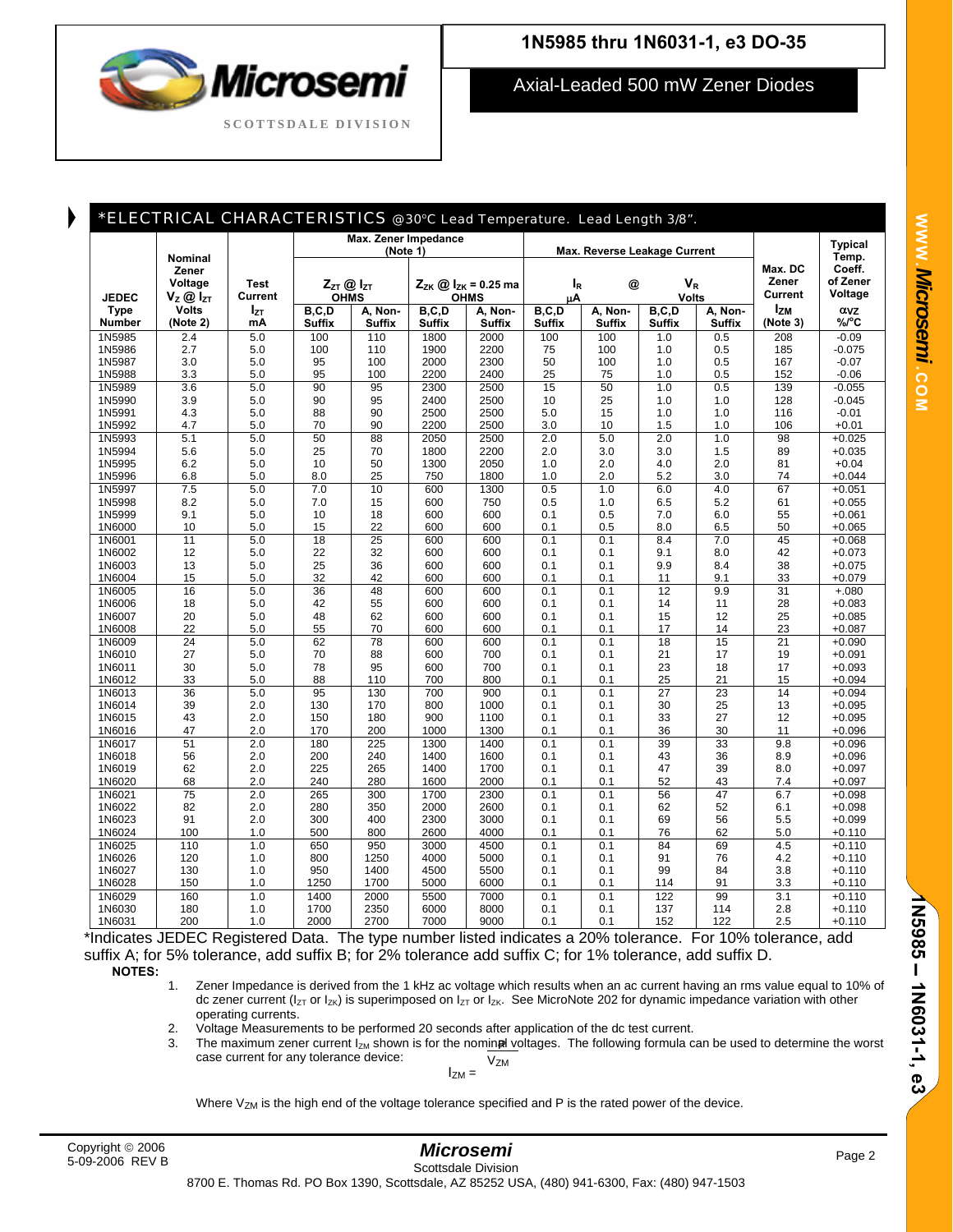

Axial-Leaded 500 mW Zener Diodes

GRAPHS





**FIGURE 2**  CAPACITANCE vs. ZENER VOLTAGE